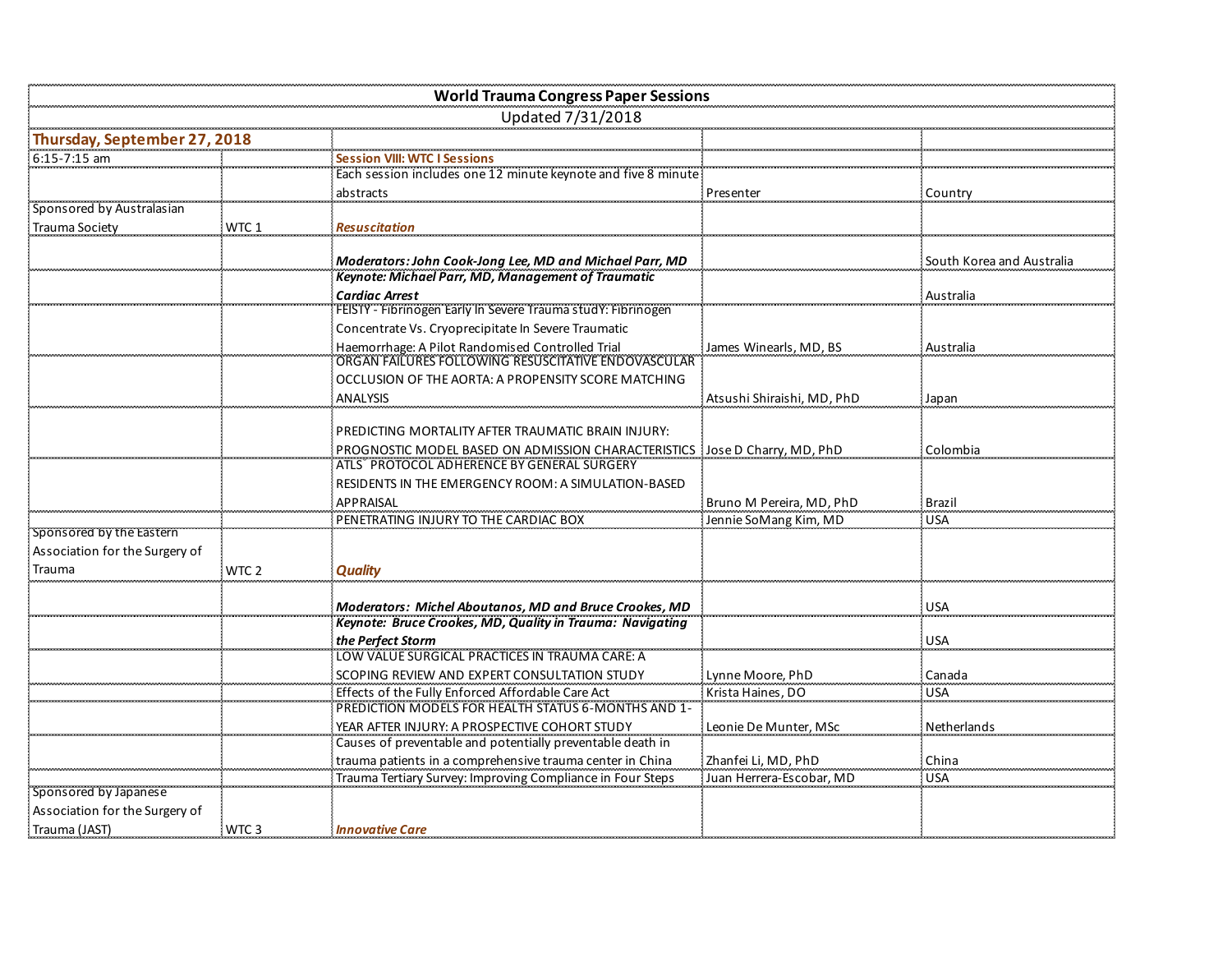|                            |                  | Moderators: Hayato Kurihara, MD and Takahiro Kinoshita,                             |                           |                         |
|----------------------------|------------------|-------------------------------------------------------------------------------------|---------------------------|-------------------------|
|                            |                  | <b>MD</b>                                                                           |                           | Japan                   |
|                            |                  | Keynote: Takahiro Kinoshita, MD, Hybrid ER                                          |                           | Japan                   |
|                            |                  | Propensity-score matched analysis of endovascular vs. open                          |                           |                         |
|                            |                  | repair of isolated superficial femoral and popliteal artery                         |                           |                         |
|                            |                  | iniuries                                                                            | Daniel Alfson, MD         | <b>USA</b>              |
|                            |                  | THE EFFICACY OF A NOVEL TWO-ROOM TYPE ALL-IN-ONE                                    |                           |                         |
|                            |                  | TRAUMA RESUSCITATION SUITE: THE RETROSPECTIVE                                       |                           |                         |
|                            |                  | EVALUATION OF THE BENEFITS OF TIME-SAVING AND COST-                                 |                           |                         |
|                            |                  | EFFECTIVENESS.<br>RESUSCITATIVE ENDOVASCULAR OCCLUSION OF THE AORTA                 | Taku Kazamaki, MD         | Japan                   |
|                            |                  | 'REBOA': INDICATIONS-ADVANTAGES AND CHALLENGES OF                                   |                           |                         |
|                            |                  | IMPLEMENTATION IN TRAUMATIC NON-COMPRESSIBLE TORSO                                  |                           |                         |
|                            |                  | HEMORRHAGE - A SCOPING REVIEW                                                       | Omar Bekdache, MD         | Canada                  |
|                            |                  | THE ROLE AND AVAILABILITY OF TEVAR WITH DEBRANCHING                                 |                           |                         |
|                            |                  | TECHUNIQUE FOR BLUNT TRAUMATIC AORTIC INJURY IN THE                                 |                           |                         |
|                            |                  | SEVERE MULTIPLE TRAUMA PATIENTS.                                                    | Kenichiro Uchida, MD, PhD | Japan                   |
|                            |                  |                                                                                     |                           |                         |
|                            |                  | Endovascular management in traumatized patients: Experience                         |                           |                         |
|                            |                  | at a Level 1 Trauma Center in an Upper-Middle Income Country. Ana Del Valle, MD     |                           | Colombia                |
| Sponsored by PanAmerican   |                  |                                                                                     |                           |                         |
| Trauma Society             | WTC <sub>4</sub> | <b>Critical Care</b>                                                                |                           |                         |
|                            |                  | Moderator: Ajai Malhotra, MD and Akio Kimura, MD                                    |                           | USA and Japan           |
|                            |                  | Keynote: Thomas Scalea, MD, Acute Resuscitation Unit:                               |                           |                         |
|                            |                  | <b>Added Value Over ICU?</b><br>CLINICAL, LABORATORY AND VENTILATORY PREDICTORS FOR |                           | <b>USA</b>              |
|                            |                  | INTRA-ABDOMINAL HYPERTENSION IN SEPTIC SHOCK ICU                                    |                           |                         |
|                            |                  | <b>PATIENTS</b>                                                                     |                           | <b>Brazil</b>           |
|                            |                  | EXTERNAL VALIDATION OF THE HELSINKI COMPUTED                                        | Alcir Dorigatti, MD       |                         |
|                            |                  | TOMOGRAPHY SCORE IN THE PREDICTION OF MORTALITY IN                                  |                           |                         |
|                            |                  | SEVERE TRAUMATIC BRAIN INJURY                                                       | Jose Charry, MD, PhD      | Colombia                |
|                            |                  | OPTIMIZING CRITICAL CARE OF THE TRAUMA PATIENT IN A COST                            |                           |                         |
|                            |                  | EFFICIENT WAY: THE INTERMEDIATE CARE UNIT                                           | Joost Plate, MD           | Netherlands             |
|                            |                  | INTRODUCTION AND EVALUATION OF THE ACS "B-CON BASICS"                               |                           |                         |
|                            |                  | COURSE IN ZARAGOZA, SPAIN                                                           | Carlos Yanez, MD          | Spain                   |
|                            |                  | VOLUME-OUTCOME RELATIONSHIP IN BURN CARE: ANALYSIS                                  |                           |                         |
|                            |                  | OF NATIONWIDE ADMINISTRATIVE DATABASE                                               | Akira Endo, MD, PhD       | Japan                   |
| Sponsored by German Trauma |                  |                                                                                     |                           |                         |
| Society (DGU)              | WTC <sub>5</sub> | Polytrauma/Ortho                                                                    |                           |                         |
|                            |                  | Moderators: Marius Keel, MD and Bertil Bouillon, MD                                 |                           | Switzerland and Germany |
|                            |                  | Keynote: Bertil Bouillon, MD, S3 Polytrauma Guideline                               |                           |                         |
|                            |                  | Germany<br>ADMISSION OF ISOLATED HIP FRACTURE PATIENTS TO A                         |                           | Germany                 |
|                            |                  | TRAUMA SERVICE IMPROVES OUTCOMES                                                    | Jerry Rubano, MD          | <b>USA</b>              |
|                            |                  |                                                                                     |                           |                         |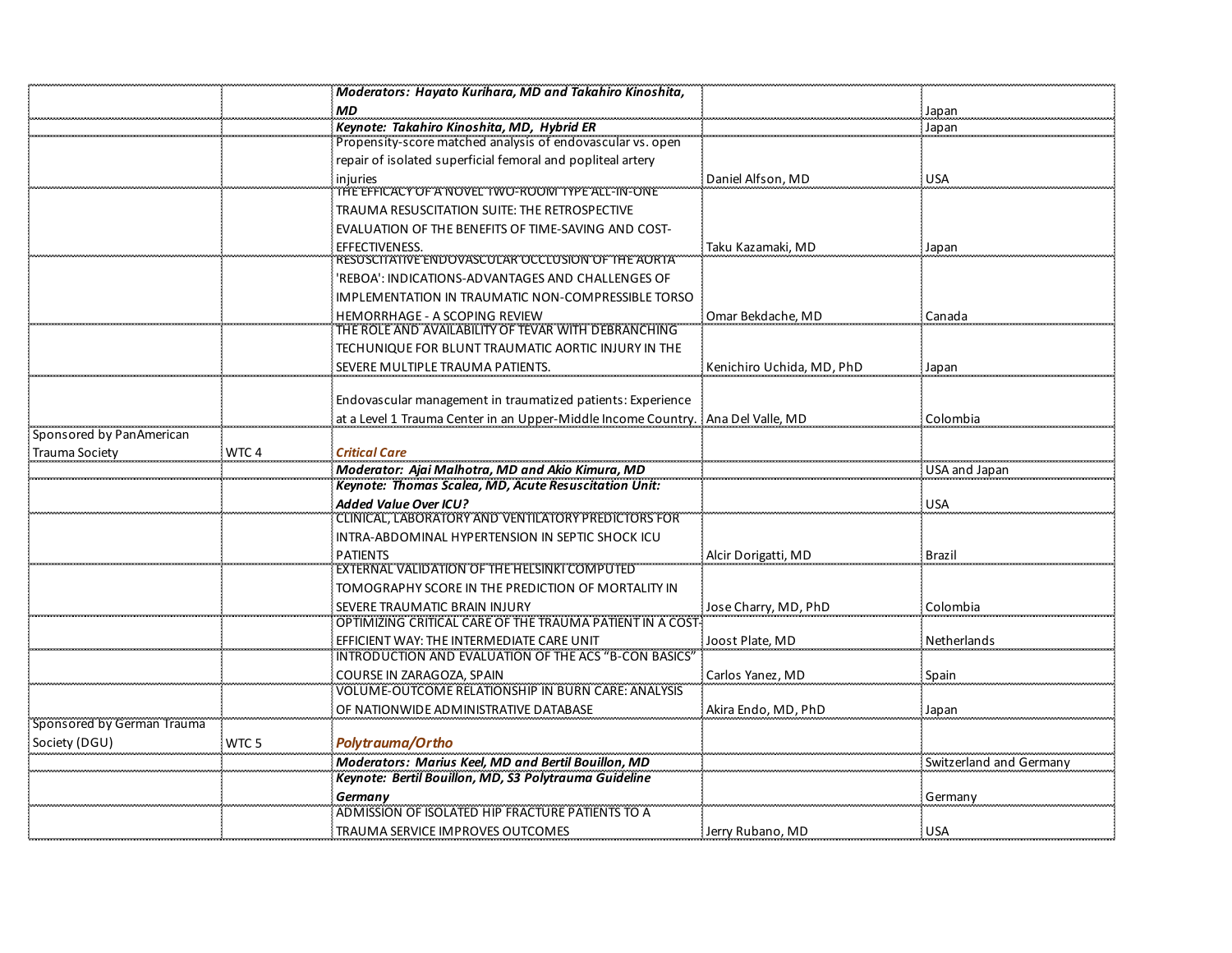|                    |                  | WHICH IS THE BEST TREATMENT FOR DISPLACED INTRA-                          |                          |                |
|--------------------|------------------|---------------------------------------------------------------------------|--------------------------|----------------|
|                    |                  | ARTICULAR CALCANEAL FRACTURES: A SYSTEMATIC REVIEW                        |                          |                |
|                    |                  | AND NETWORK META-ANALYSIS                                                 | Xu-Xiang Peng, BS, MS    | China          |
|                    |                  | OPERATIVE MANAGEMENT OF TALUS FRACTURES: FUTURE                           |                          |                |
|                    |                  | <b>DIRECTIONS</b>                                                         | <b>Wouter Vints</b>      | <b>Belgium</b> |
|                    |                  | Comparison of outcomes in severe pelvic fractures between a               |                          |                |
|                    |                  | South Korean trauma center and matched patients treated in                |                          |                |
|                    |                  | the United States.                                                        | Kyoungwon Jung, MD, PhD  | South Korea    |
|                    |                  | HIP FRACTURE TIME-TO-SURGERY AND COMPLICATION/                            |                          |                |
|                    |                  | <b>MORTALITY RATE: IS THERE A SIGNIFICANT DIFFERENCE?</b>                 | Adel Elkbuli, MD, MPH    | <b>USA</b>     |
| Sponsored by ESTES | WTC <sub>6</sub> | <b>Geriatrics</b>                                                         |                          |                |
|                    |                  | Moderators: Ingo Marzi, MD and Christoph Josten, MD                       |                          | Germany        |
|                    |                  | Keynote: Christoph Josten, MD, The New Classifications of                 |                          |                |
|                    |                  | <b>Fragility Fractures of the Pelvis</b>                                  |                          | Germany        |
|                    |                  | Implementation Of New Standard Operating Procedures: What                 |                          |                |
|                    |                  | Are The Benefits For Geriatric Trauma Patients With Multiple              |                          |                |
|                    |                  | Injuries.                                                                 | Kai Jensen, MD           | Switzerland    |
|                    |                  |                                                                           |                          |                |
|                    |                  | CHARACTERISTICS OF TRAUMA MECHANISMS AND                                  |                          |                |
|                    |                  | ANATOMICAL DISTRIBUTION OF INJURY IN GERIATRIC PATIENTS;                  |                          |                |
|                    |                  | A DESCRIPTIVE ANALYSIS OF THE NATIONWIDE TRAUMA                           |                          |                |
|                    |                  | REGISTRY OF THE WORLD'S FASTEST AGING COUNTRY                             | Mitsuaki Kojima, MD, PhD | Japan          |
|                    |                  | EMERGENCY/TRAUMA SURGEONS REPORT PRESCRIBING LESS                         |                          |                |
|                    |                  | <b>OPIOIDS OVER TIME</b>                                                  | Jamie Anderson, MD, MPH  | <b>USA</b>     |
|                    |                  | TRAFFIC ACCIDENTS FOR GERIATRIC CYCLIST IN JAPAN                          | Yuta Oyama, MD           | Japan          |
|                    |                  | Prediction of Mortality and Morbidity evaluating with                     |                          |                |
|                    |                  | Sarcopenia in Japanese Geriatric Trauma Patients                          | Takeshi Nishimura, MD    | Japan          |
| Sponsored by WSES  | WTC 7            | <b>Emergency General Surgery</b>                                          |                          |                |
|                    |                  | Moderators: Mauro Zago, MD and Salomone Di Saverio, MD,                   |                          |                |
|                    |                  | FRCS (Eng)                                                                |                          | Italy          |
|                    |                  | Keynote: Salomone Di Saverio, MD, FRCS (Eng), Acute                       |                          |                |
|                    |                  | <b>Appendicitis GL</b>                                                    |                          | United Kingdom |
|                    |                  | <b>MATCHING THREE CLINICAL SCORES WITH SURGEON-</b>                       |                          |                |
|                    |                  | PERFORMED ULTRASOUND IN THE DIAGNOSIS OF ACUTE                            |                          |                |
|                    |                  | APPENDICITIS: PRELIMINARY RESULTS OF A PROSPECTIVE STUDY ! Mauro Zago, MD |                          | Italy          |
|                    |                  | PROGNOSTIC VALUE OF P-POSSUM AND OSTEOPENIA FOR                           |                          |                |
|                    |                  | PREDICTING MORTALITY AFTER EMERGENCY LAPAROTOMY IN                        |                          |                |
|                    |                  | <b>GERIATRIC PATIENTS</b>                                                 | Rebecka Ahl, MD          | Sweden         |
|                    |                  | REBOA: NOT JUST FOR TRAUMATIC HEMORRHAGIC SHOCK                           |                          |                |
|                    |                  | ANYMORE                                                                   | Joseph Ibrahim, MD       | <b>USA</b>     |
|                    |                  | DAMAGE CONTROL OR DEFINITIVE REPAIR? A RETROSPECTIVE                      |                          |                |
|                    |                  | AUDIT OF ABDOMINAL TRAUMA AT A SOUTH AFRICAN CENTRE.                      |                          |                |
|                    |                  |                                                                           | Ross Weale, MBBS, BSc    | South Africa   |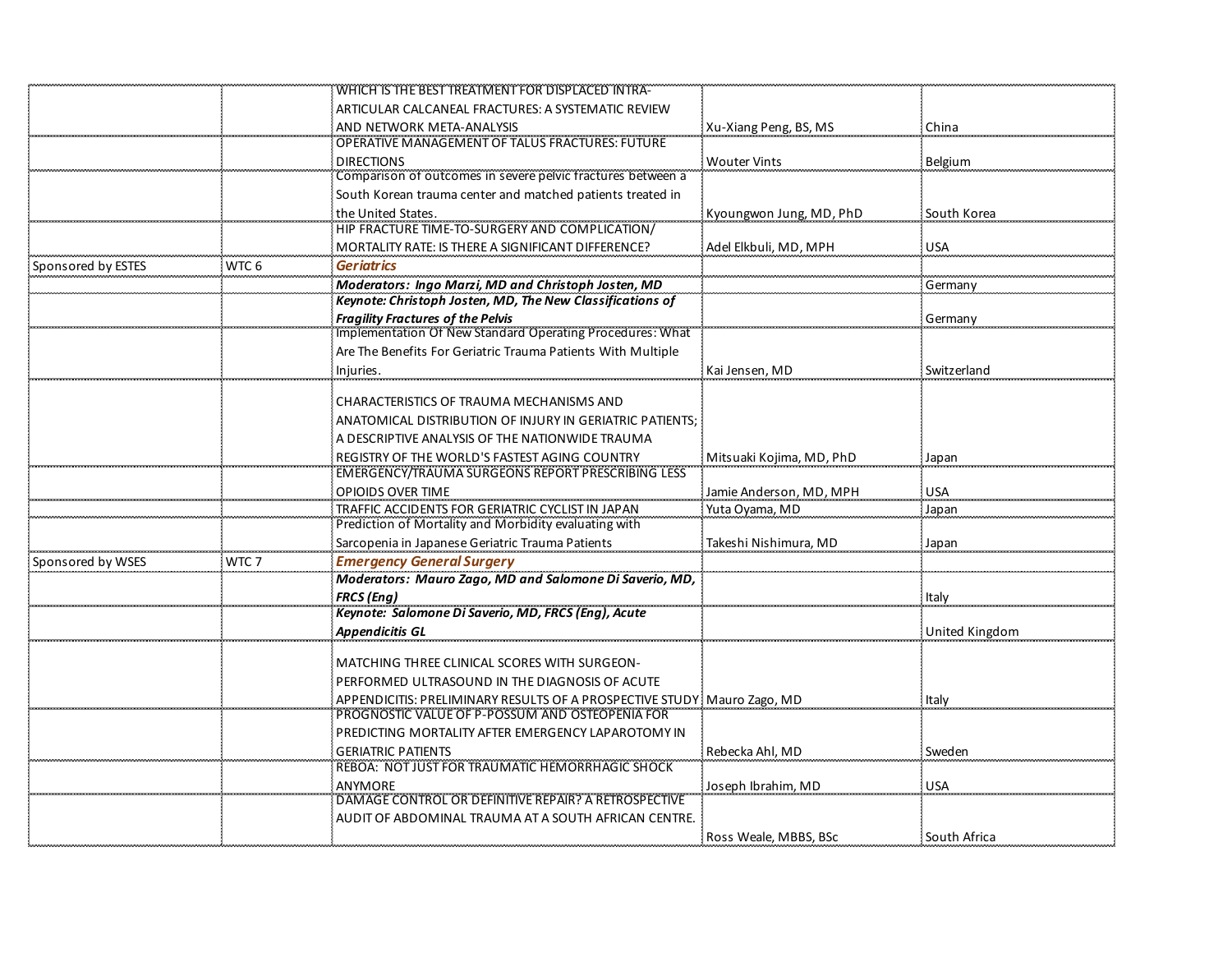|                                |       | A CHANCE TO CUT: DEFINING A NEGATIVE EXPLORATION RATE         |                                    |                        |
|--------------------------------|-------|---------------------------------------------------------------|------------------------------------|------------------------|
|                                |       | IN PATIENTS WITH SUSPECTED NECROTIZING SOFT TISSUE            |                                    |                        |
|                                |       | <b>INFECTION</b>                                              | Erin Howell, MD                    | <b>USA</b>             |
|                                |       |                                                               |                                    |                        |
| Thursday, September 27, 2018   |       |                                                               |                                    |                        |
| 4:45-5:45 pm                   |       | <b>Session XVI: WTC II Sessions</b>                           |                                    |                        |
|                                |       | Each session includes one 12 minute keynote and five 8 minute |                                    |                        |
|                                |       | abstracts                                                     | Presenter                          | Country                |
| Sponsored by European Society  |       |                                                               |                                    |                        |
| for Trauma and Emergency       |       |                                                               |                                    |                        |
| Surgery (ESTES)                | WTC 8 | Research                                                      |                                    |                        |
|                                |       | Moderators: Ronald Maier, MD and Ingo Marzi, MD               |                                    | <b>USA and Germany</b> |
|                                |       | Keynote: Bertil Bouillon, MD, Influence of Trauma Registry    |                                    |                        |
|                                |       | <b>Data on Basic Research</b>                                 |                                    | Germany                |
|                                |       | A comparison of trauma outcomes between Japan and United      |                                    |                        |
|                                |       | States using national trauma registries.                      | Shokei Matsumoto, MD               | Japan                  |
|                                |       | THE IMPACT OF GEOCODING A TRAUMA REGISTRY.                    | Ben Gardiner, RN, BN, GDip Periop. | Australia              |
|                                |       | CAUSES AND OUTCOMES OF UNINTENTIONAL AND                      |                                    |                        |
|                                |       | INTENTIONAL TRAUMATIC BRAIN INJURIES IN UGANDA:               |                                    |                        |
|                                |       | ANALYSIS FROM HOSPITAL-BASED REGISTRY                         | Nukhba Zia, MD, MPH                | USA/Uganda             |
|                                |       | REJUVENATION OF AGED BONE MARROW STEM CELLS TO                |                                    |                        |
|                                |       | IMPROVE THE POTENTIAL OF OSTEOGENIC DIFFERENTIATION BY        |                                    |                        |
|                                |       | MICROENVIRONENTAL REGULATION                                  | Yu Pan, MD, BS                     | China                  |
|                                |       | DECREASED LEUKOCYTE VIABILITY IN SURGICAL PATIENTS: A         |                                    |                        |
|                                |       | NEWLY DESCRIBED PHENOMENON.                                   | Lillian Hesselink, MD              | Netherlands            |
| Sponsored by The Japanese      |       |                                                               |                                    |                        |
| Society for Acute Care Surgery |       |                                                               |                                    |                        |
| (JSACS)                        | WTC 9 | <b>Shock/Transfusion</b>                                      |                                    |                        |
|                                |       | Moderator: Ernest E. Moore, MD and Yasuhiro Otomo, MD,        |                                    |                        |
|                                |       | <b>PhD</b>                                                    |                                    | USA and Japan          |
|                                |       | Keynote: Yasuhiro Otomo, MD, PhD, Traumatic                   |                                    |                        |
|                                |       | Coagulopathy                                                  |                                    | Japan                  |
|                                |       | ONE HONDRED PERCENTS FATALITY RATE IN ASIANS WITH             |                                    |                        |
|                                |       | HYPERFIBRINOLYSIS AFTER MAJOR TRAUMA: A REPORT FROM A         |                                    |                        |
|                                |       | LEVEL I TRAUMA CENTER IN ASIA CALLING FOR AN EARLY            |                                    |                        |
|                                |       | AGGRESSIVE APPROACH.                                          | <b>Burapat Sangthong, MD</b>       | Thailand               |
|                                |       |                                                               | Emily Ashworth, RN BNurs (hons)    |                        |
|                                |       | CLINICAL EVALUATION OF A NOVEL COAGULOPATHY DEVICE            | Mres                               | England                |
|                                |       | TEG IN TRAUMA PATIENTS: EVERY MINUTE COUNTS                   | Alison Smith, MD, PhD              | <b>USA</b>             |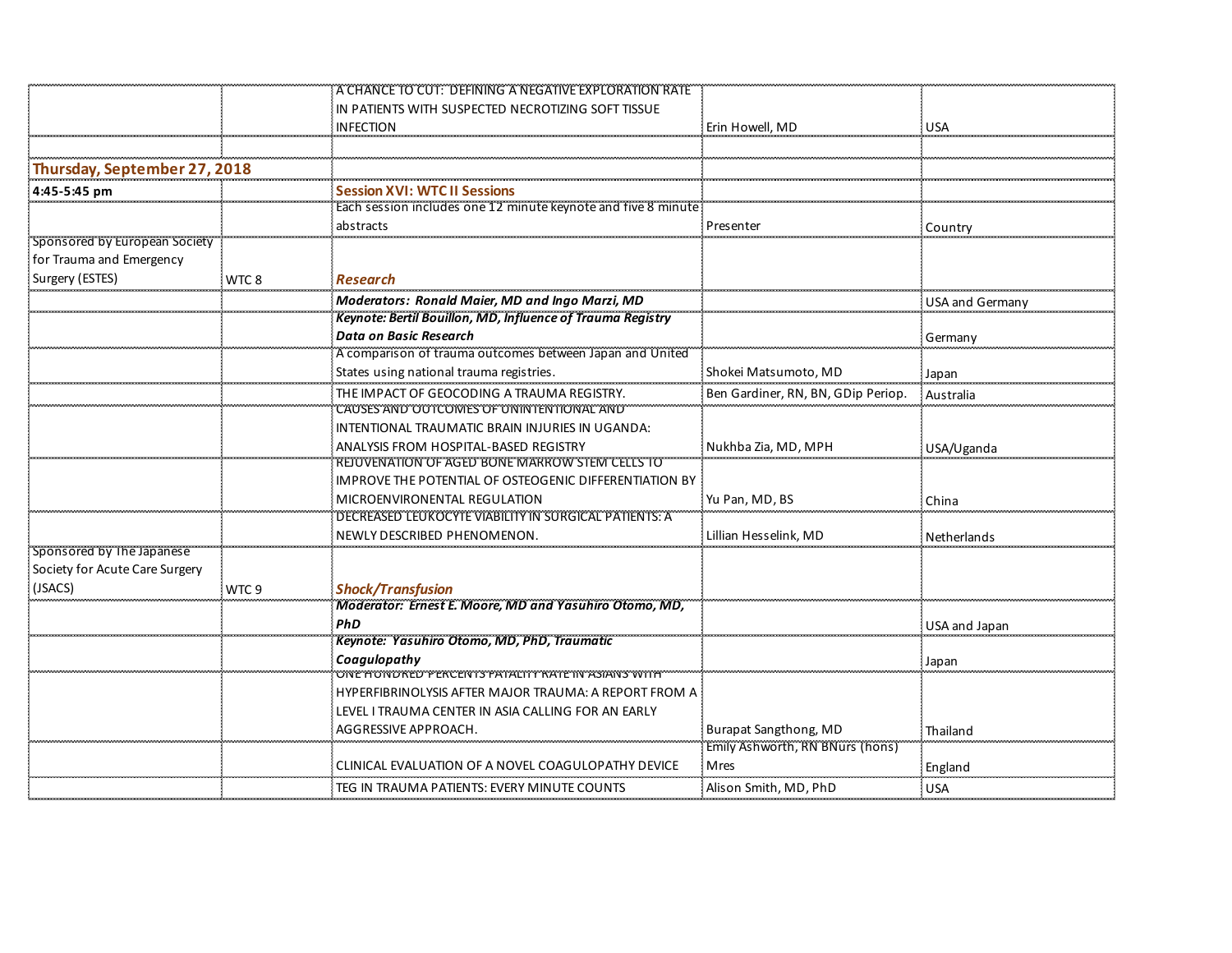|                                  |               | Evaluation of Factors Affecting Clinical Outcomes in Patients'      |                         |                       |
|----------------------------------|---------------|---------------------------------------------------------------------|-------------------------|-----------------------|
|                                  |               | with Penetrating Cardiac Injuries by Cortopunzante Weapon. 5        |                         |                       |
|                                  |               | Years Experience in a Level 1 Complexity Institution in             |                         |                       |
|                                  |               | Colombia.                                                           | Oscar Dussan, MD        | Colombia              |
|                                  |               | MASS-CASUALTY IN A LEVEL 2 TRAUMA CENTER: ARE WE REALLY             |                         |                       |
|                                  |               | PREPARED?                                                           | Morgan Pomeranz, MD     | <b>USA</b>            |
| Sponsored by SBAIT - Brazilian   |               |                                                                     |                         |                       |
| Trauma Society                   | <b>WTC 10</b> | Prevention/Outcomes                                                 |                         |                       |
|                                  |               | Moderators: Rochelle Dicker, MD and Gustavo Fraga, MD,              |                         |                       |
|                                  |               | PhD                                                                 |                         | <b>USA and Brazil</b> |
|                                  |               | .<br>Keynote: Gustavo Fraga, MD, PhD, "Yellow May" - Trauma         |                         |                       |
|                                  |               | <b>Prevention Program</b>                                           |                         | Brazil                |
|                                  |               | Education in trauma: An educational alternative that promotes       |                         |                       |
|                                  |               | injury prevention.                                                  | Jose Charry, MD, PhD    | Colombia              |
|                                  |               | PSYCHOLOGICAL DISTRESS AFTER TRAUMA: A PROSPECTIVE                  |                         |                       |
|                                  |               | <b>COHORT STUDY</b>                                                 | Leonie De Munter, MSc   | Netherlands           |
|                                  |               | EFFECTS OF TRAUMA CENTER ON MORTALITY AT A REGIONAL                 |                         |                       |
|                                  |               | CITY IN JAPAN: A POPULATION BASED STUDY                             | Yuji Takahashi, MD      | Japan                 |
|                                  |               | PSYCHOLOGICAL DEVELOPMENTS 28 YEARS AFTER MULTIPLE                  |                         |                       |
|                                  |               | <b>TRAUMA</b>                                                       | Sascha Halvahizadeh, MD | Switzerland           |
|                                  |               | TRAUMA, TREATMENT AND REHABILITATION: A PATIENTS'                   |                         |                       |
|                                  |               | <b>PERSPECTIVE</b>                                                  | Eva Visser, MSc         | Netherlands           |
| Sponsored by Chinese Medical     |               |                                                                     |                         |                       |
| <b>Doctor Association Trauma</b> |               |                                                                     |                         |                       |
| Committee (CMDATC)               | <b>WTC 11</b> | <b>Trauma Systems</b>                                               |                         |                       |
|                                  |               |                                                                     |                         |                       |
|                                  |               | Moderators: Marc deMoya, MD and Xiao-Bing Fu, MD, PhD               |                         | USA and China         |
|                                  |               | Keynote: Lian-Yang Zhang, MD, Trauma System Development<br>in China |                         |                       |
|                                  |               | APPLYING THE 5-PILLAR MATRIX TO THE DECADE OF ACTION'               |                         | China                 |
|                                  |               | FOR ROAD SAFETY IN QATAR: IDENTIFYING GAPS AND                      |                         |                       |
|                                  |               | <b>PRIORITIES</b>                                                   | Ruben Peralta, MD       |                       |
|                                  |               |                                                                     |                         | Qatar                 |
|                                  |               | ROLE OF REVISED TRAUMA SCORE AND KAMPALA TRAUMA                     |                         |                       |
|                                  |               | SCORE IN LOW AND MIDDLE INCOME COUNTRIES - ASSESSING                |                         |                       |
|                                  |               | FEASIBILITY, ACCURACY AND UTILITY IN RURAL INDIA                    | Maunil Bhatt, MD, BS    | <b>USA</b>            |
|                                  |               | AN 18-YEAR ANALYSIS OF BORDER FENCE INJURIES                        | Theresa Chan, MD        |                       |
|                                  |               |                                                                     |                         | USA                   |
|                                  |               | "INTEGRATION" IS THE KEY FACTOR TO DEVELOP PREHOSPITAL              |                         |                       |
|                                  |               | TRAUMA CARE SYSTEM IN THE LEAST DEVELOPING COUNTRIES                | Takaaki Suzuki, MD      | Japan                 |
|                                  |               | THE CHALLENGING AND STRATEGIES FOR TRAUMA CARE IN                   |                         |                       |
|                                  |               | <b>CHINA</b>                                                        | Lianyang Zhang, MD      | China                 |
|                                  |               |                                                                     |                         |                       |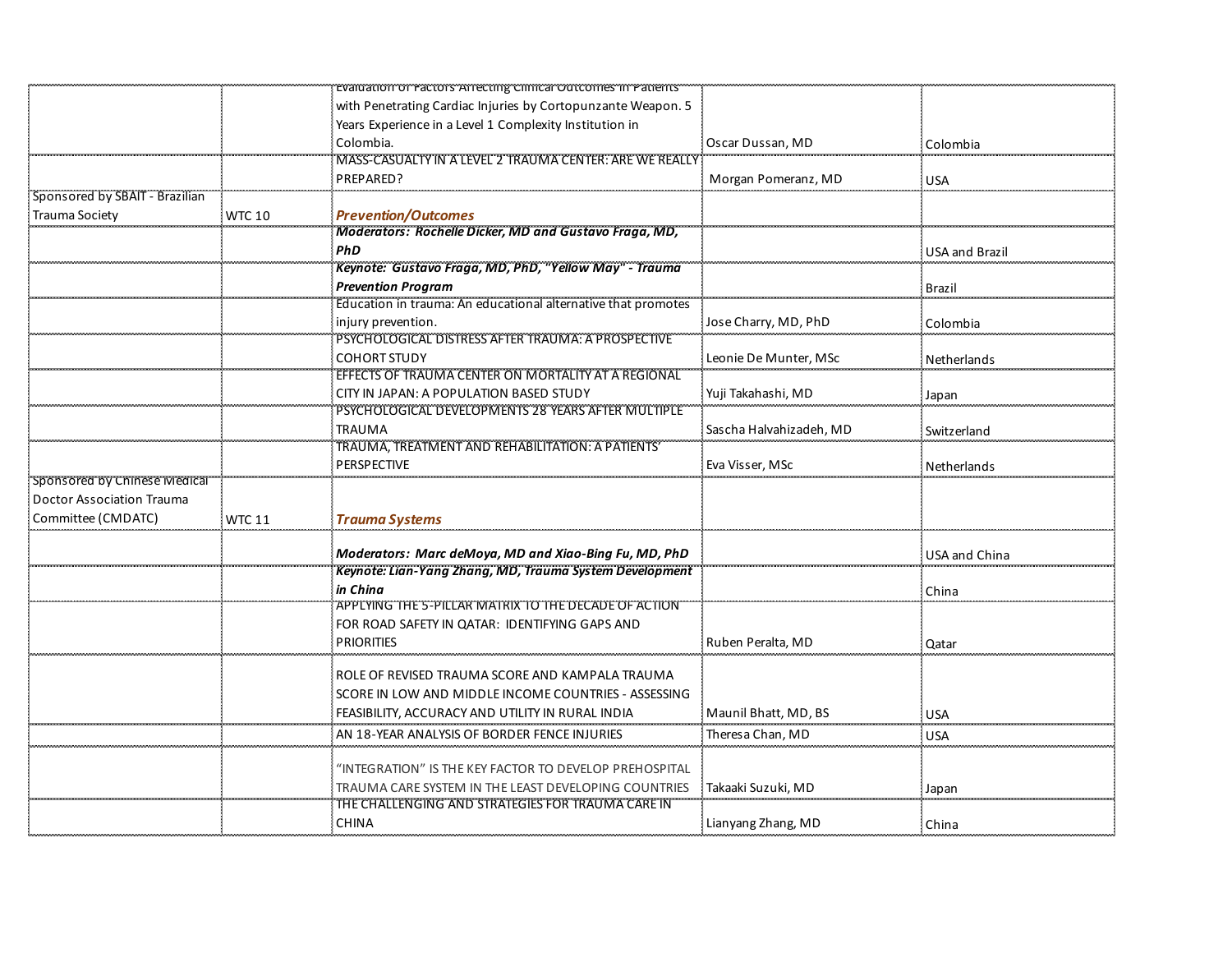| Austrian Council for Emergency |               |                                                                |                          |                          |
|--------------------------------|---------------|----------------------------------------------------------------|--------------------------|--------------------------|
| Medicine (AGN)                 | WTC 12        | <b>Thoracic/Vascular</b>                                       |                          |                          |
|                                |               | Moderator: Luke Leenen, MD and Paul Puchwein, MD               |                          | Netherlands and Austrian |
|                                |               | <b>Keynote: Paul Puchwein, MD, Emergency Thoracotomy in</b>    |                          |                          |
|                                |               | Preclinical Setting-An Advantage of Physician Based EMS        |                          | Austrian                 |
|                                |               | TCOMPARATIVE STODY ON BOARDING OF WEDICAL STAFF O              |                          |                          |
|                                |               | HELICOPTER EMERGENCY MEDICAL SERVICE (HEMS) AND THE            |                          |                          |
|                                |               | TRAUMA DEATH RATE: FOCUSING ON THE LOCAL REGIONAL              |                          |                          |
|                                |               | <b>TRAUMA CENTER</b>                                           | John Lee, MD, PhD        | South Korea              |
|                                |               | A QUALITY OF LIFE STUDY COMPARING PATIENT'S OUTCOME OF         |                          |                          |
|                                |               | SURGICAL INTERVENTION FOR RIB FRACTURES: A PRELIMINARY,        |                          |                          |
|                                |               | PROSPECTIVE, COHORT STUDY IN TAIWAN                            | Tzu-hsin Lin, MD         | Taiwan                   |
|                                |               | CLINICAL SIGNIFICANCE OF ULTRASOUND IN PATIENTS WITH           |                          |                          |
|                                |               | PENETRATING CHEST TRAUMA                                       | Alexander Smolyar, PhD   | Russia                   |
|                                |               | PENETRATING CARDIAC INJURIES IN THE 21ST CENTURY: HAS          |                          |                          |
|                                |               | SURVIVAL IMPROVED?                                             | Christopher McNicoll, MD | USA                      |
|                                |               | PREDICTORS FOR RETAINED HEMOTHORAX AMONG PATIENTS              |                          |                          |
|                                |               | WITH PENETRATING THORACIC INJURIES                             | ADOLFO GONZALEZ, MD      | Colombia                 |
| Sponsored by WSES              | <b>WTC 13</b> | <b>Emergency General Surgery</b>                               |                          |                          |
|                                |               | <b>Moderators: Carlos Mesquita, MD and Federico Coccolini,</b> |                          |                          |
|                                |               | <b>MD</b>                                                      |                          | Portugal and Italy       |
|                                |               | Keynote: Federico Coccolini, MD, Acute Cholecystitis GL        |                          | Italy                    |
|                                |               | A STUDY OF POST-OPERATIVE COMPLICATIONS IN AN                  |                          |                          |
|                                |               | EMERGENCY GENERAL SURGERY FIRM IN 2017                         | Chris Cremona, MD        | Brazil                   |
|                                |               | COMPLICATION RATES IN EMERGENT VERSUS DELAYED                  |                          |                          |
|                                |               | SURGICAL INTERVENTION FOR ACUTE CHOLECYSTITIS - A              |                          |                          |
|                                |               | RETROSPECTIVE REVIEW                                           | Christopher Rice, BS     | <b>USA</b>               |
|                                |               | DOES THE " HALO EFFECT" OF TRAUMA CENTER DESIGNATION"          |                          |                          |
|                                |               | EXTEND TO SEVERE POSTPARTUM HEMORRHAGE? A FOUR                 |                          |                          |
|                                |               | YEAR RETROSPECTIVE REVIEW OF LEVEL 1 TRAUMA CENTERS IN         |                          |                          |
|                                |               | AMERICA                                                        | PHOENIX VUONG. MD        | : USA                    |
|                                |               | SURGICAL RESCUE IN A MAJOR HIGH VOLUME URBAN                   |                          |                          |
|                                |               | EMERGENCY GENERAL SURGERY (EGS) SERVICE USING AN               |                          |                          |
|                                |               | ELECTRONIC AUTOMATIC EMERGENCY GENERAL SURGERY                 |                          |                          |
|                                |               | <b>REGISTRY</b>                                                | Maria Jimenez, MD        | Colombia                 |
|                                |               | <b>ESTIMATING THE ECONOMIC BURDEN OF ENTERIC FISTULA</b>       |                          |                          |
|                                |               | AFTER DAMAGE-CONTROL LAPAROTOMIES: A SYSTEMATIC                |                          |                          |
|                                |               | REVIEW AND META-ANALYSIS                                       | Felix Chang, MBA         | <b>USA</b>               |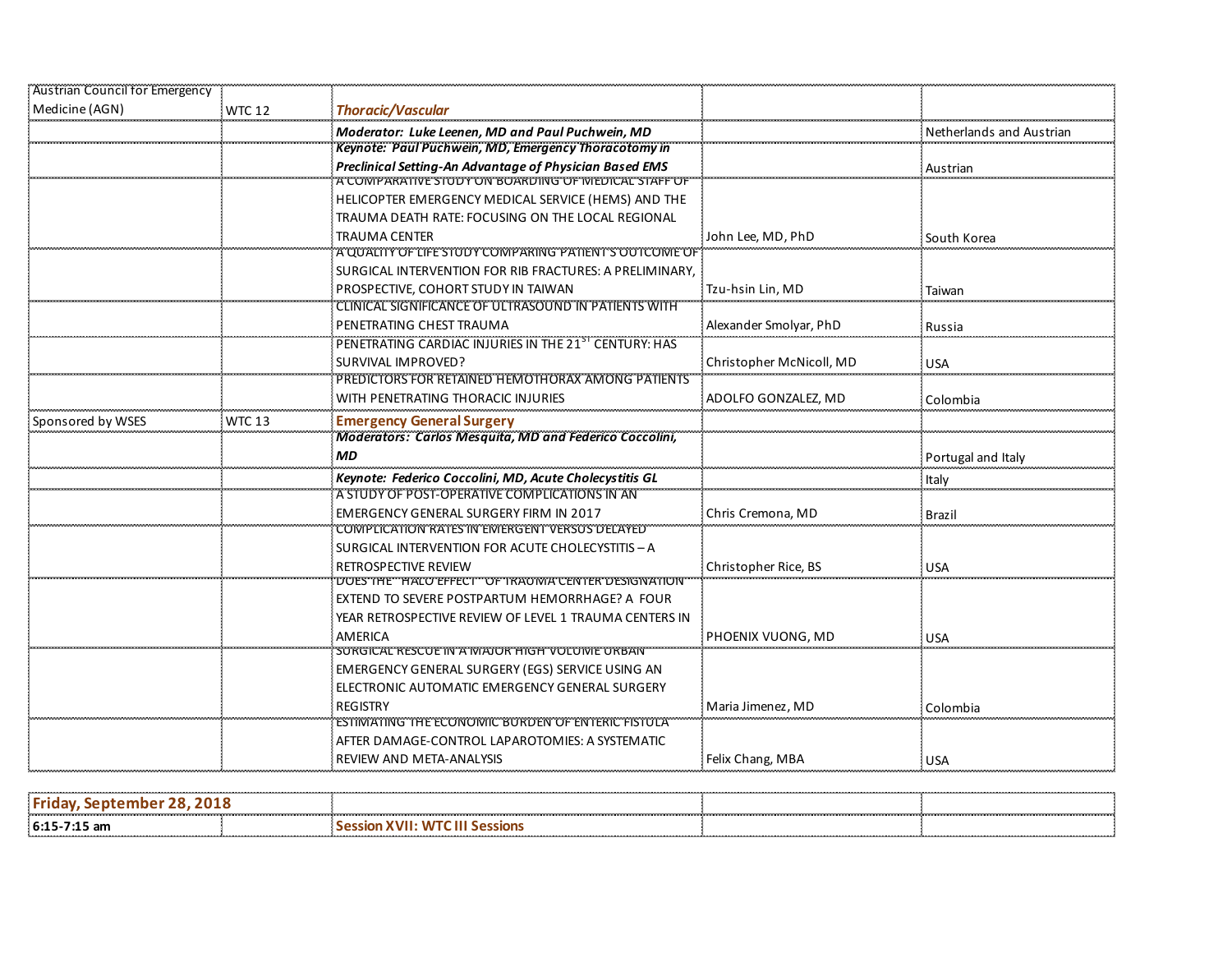|                                |               | Each session includes one 12 minute keynote and five 8 minute |                             |                       |
|--------------------------------|---------------|---------------------------------------------------------------|-----------------------------|-----------------------|
|                                |               | abstracts                                                     | Presenter                   | Country               |
| Sponsored by Australasian      |               |                                                               |                             |                       |
| <b>Trauma Society</b>          | <b>WTC 14</b> | <b>Critical Care</b>                                          |                             |                       |
|                                |               |                                                               |                             |                       |
|                                |               | Moderators: Koji Morishita, MD and Zsolt Balogh, MD, PhD      |                             | Japan and Australia   |
|                                |               | Keynote: Zsolt Balogh, MD, PhD, Understanding Post Injury     |                             |                       |
|                                |               | Inflammation for Better Timing of Definitive Surgical         |                             |                       |
|                                |               | <b>Intervention in Polytrauma</b>                             |                             | Australia             |
|                                |               | Rhabdomyolysis and acute kidney injury in blunt trauma        |                             |                       |
|                                |               | patients                                                      | Jung Yun Park, MD           | South Korea           |
|                                |               | NEUROENTERIC AXIS MODULATES THE INTESTINAL                    |                             |                       |
|                                |               | CIRCULATION AFTER TRAUMA/HEMORRHAGIC SHOCK                    | Masayuki Yagi, MD           | Japan                 |
|                                |               | INCIDENCE OF ACUTE RESPIRATORY DISTRESS SYNDROME AND          |                             |                       |
|                                |               |                                                               |                             |                       |
|                                |               | ASSOCIATED MORTALITY IN A POLYTRAUMA POPULATION               | Karlijn Van Wessem, MD, PhD | Netherlands           |
|                                |               | DISRUPT THE COUPLING BETWEEN IL-1R1 AND NECROSOME             |                             |                       |
|                                |               | PROTECT THE HEMIN-EVOKED NEURON CELL DEATH AFTER ICH          | Lei Li, MD, PhD             |                       |
|                                |               | STUDY OF SERUM COPPER LEVELS IN CONSERVATIVELY                |                             | China                 |
|                                |               | MANAGED HEAD INJURY PATIENTS WITH SPECIAL REFERENCE           |                             |                       |
|                                |               | TO ITS SEVERITY AND OUTCOME.                                  | VINOD JAIN, MD              | India                 |
| Sponsored by Eastern           |               |                                                               |                             |                       |
| Association for the Surgery of |               |                                                               |                             |                       |
| Trauma (EAST)                  | <b>WTC 15</b> | <b>Prevention</b>                                             |                             |                       |
|                                |               | Moderators: Jose Mauro da Silva Rodrigues, MD and Nicole      |                             |                       |
|                                |               | Stassen, MD                                                   |                             | <b>Brazil and USA</b> |
|                                |               |                                                               |                             |                       |
|                                |               | Keynote: Nicole Stassen, MD, A New Frontier in Firearm Injury |                             | <b>USA</b>            |
|                                |               | INIPACT OF THE RESUSCITATIVE ENDOVASCULAR BALLOON             |                             |                       |
|                                |               | OCCLUSION OF THE AORTA (REBOA) ON MORTALITY IN                |                             |                       |
|                                |               | PENETRATING TRAUMA PATIENTS: A PROPENSITY SCORE               |                             |                       |
|                                |               | ANALYSIS.                                                     | ALBERTO GARCIA, MD          | Colombia              |
|                                |               | INTERPERSONAL VIOLENCE AND MORTALITY IN PEACETIME SUB-        |                             |                       |
|                                |               | SAHARAN AFRICA                                                | Brittney Williams, MD       | <b>USA</b>            |
|                                |               |                                                               |                             |                       |
|                                |               | THE SPECTRUM OF INJURIES RESULTING FROM GUNSHOT               |                             |                       |
|                                |               | WOUNDS IN CAR HIJACKING: A SOUTH AFRICAN EXPERIENCE           | Victor Kong, PhD, MBChB     | South Africa          |
|                                |               | CORRELATION BETWEEN QUALITY AUDIT FILTERS AND SEVERITY        |                             |                       |
|                                |               | OF TRAUMA<br>WORBIDTIY, MORTALITY AND HEALTHCARE COST DUE TO  | Jose Parreira, MD, PhD      | Brazil                |
|                                |               | INJURY FROM VENOMOUS AND NON-VENOMOUS ANIMALS IN              |                             |                       |
|                                |               | THE UNITED STATES: 5-YEAR ANALYSIS OF THE NATIONAL            |                             |                       |
|                                |               |                                                               |                             |                       |
|                                |               | EMERGENCY DEPARTMENT SAMPLE                                   | Joseph Forrester, MD, MSc   | <b>USA</b>            |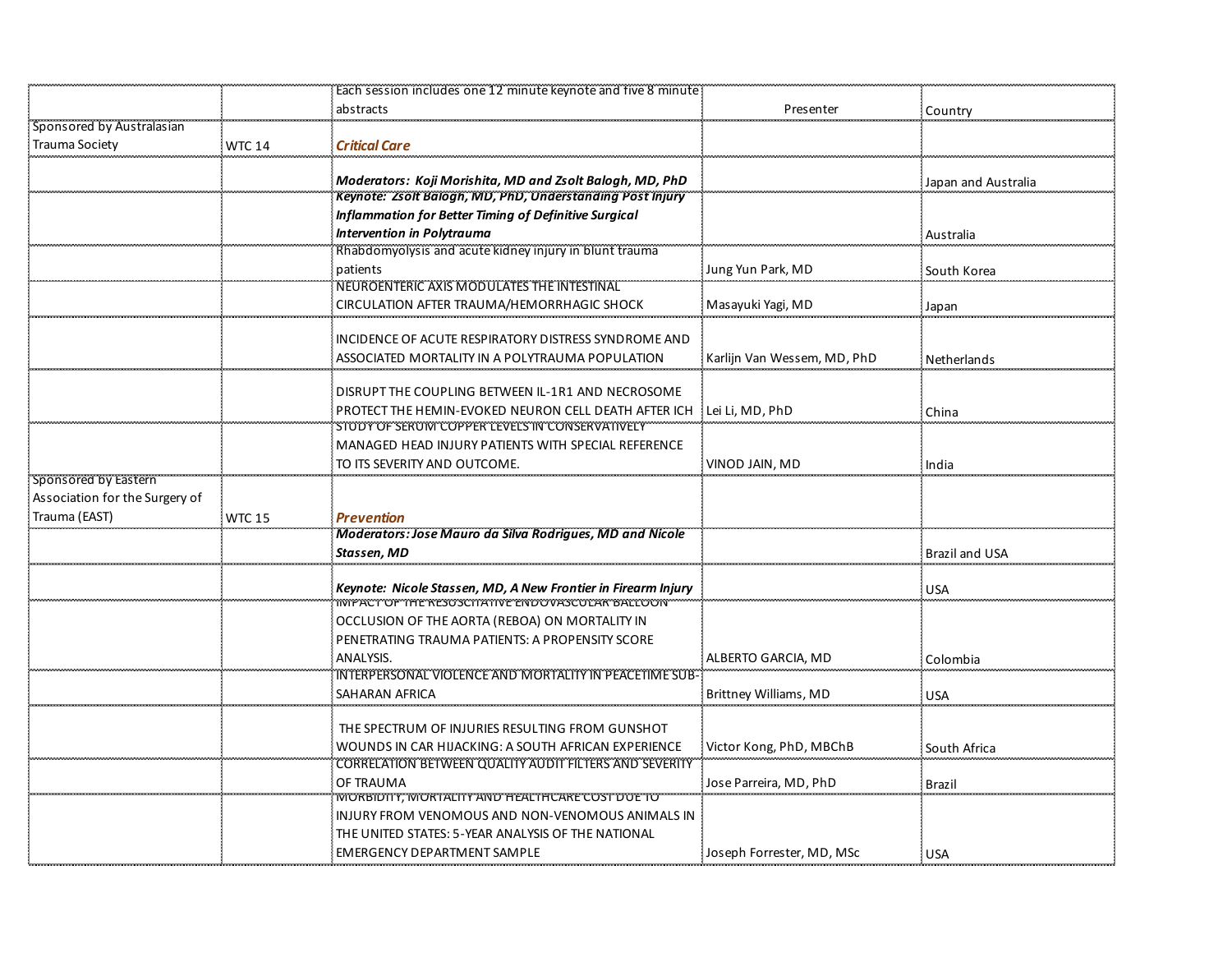| Sponsored by European Society      |               |                                                                                   |                        |                         |
|------------------------------------|---------------|-----------------------------------------------------------------------------------|------------------------|-------------------------|
| for Trauma and Emergency           |               |                                                                                   |                        |                         |
| Surgery (ESTES)                    | <b>WTC 16</b> | <b>Abdominal Trauma</b>                                                           |                        |                         |
|                                    |               | Moderators: Jungchul Kim, MD and Ari Leppaniemi, MD, PhD                          |                        | South Korea and Finland |
|                                    |               | Keynote: Ari Leppaniemi, MD, PhD, Nonoperative                                    |                        |                         |
|                                    |               | <b>Management of Solid Abdominal Organ Injuries</b>                               |                        | Finland                 |
|                                    |               | DIAGNOSIS AND TREATMENT OF BLUNT ADRENAL GLAND                                    |                        |                         |
|                                    |               | <b>TRAUMA</b>                                                                     | Alexander Smolyar, PhD | Russia                  |
|                                    |               | Damage Control Indication for Severe Blunt Trauma Injuries in                     |                        |                         |
|                                    |               | Japan                                                                             | Nao Urushibata, MD     | Japan                   |
|                                    |               |                                                                                   |                        |                         |
|                                    |               | OUTCOMES OF BLUNT ABDOMINAL TRAUMA PATIENTS WITH A                                |                        |                         |
|                                    |               | FALSE-NEGATIVE FAST SCANNING IN A LEVEL I TRAUMA CENTER                           | Ibrahim Yilmaz, MD     | <b>USA</b>              |
|                                    |               | HOLLOW VISCOUS ORGAN INJURY IN BLUNT ABDOMINAL                                    |                        |                         |
|                                    |               | TRAUMA- CHALLENGES IN TRAUMA BAY                                                  | Samir Misra, MD        | India                   |
|                                    |               |                                                                                   |                        |                         |
|                                    |               | EVALUATION OF THE SELECTIVE USE OF CONTRAST-ENHANCED                              |                        |                         |
|                                    |               | COMPUTED TOMOGRAPHY IN CLOSED ABDOMINAL TRAUMA                                    | Heitor Consani, MD     | Brazil                  |
| Sponsored by European Society      |               |                                                                                   |                        |                         |
| for Trauma and Emergency           |               |                                                                                   |                        |                         |
| Surgery (ESTES)                    | <b>WTC 17</b> | <b>Guidelines/Outcomes</b><br>Moderators: Yoshinori Murao, MD and Radko Komadina, |                        |                         |
|                                    |               |                                                                                   |                        |                         |
|                                    |               | ΜD<br>Keynote: Radko Komadina, MD, European Bleeding                              |                        | Japan and Slovenia      |
|                                    |               | <b>Guidelines</b>                                                                 |                        |                         |
|                                    |               | DETERMINANTS OF EMERGENCY DEPARTMENT DISCHARGE                                    |                        | Slovenia                |
|                                    |               | DISPOSITION OF PATIENTS WITH TRAUMATIC BRAIN INJURY IN A                          |                        |                         |
|                                    |               | TERIARY CARE HOSPITAL OF UGANDA                                                   | Amber Mehmood, MD, MPH |                         |
|                                    |               | ROOTINE SERIAL CT OF THE HEAD AND HOURLY NEUROLOGIC                               |                        | <b>USA</b>              |
|                                    |               | EXAMINATIONS ARE UNNECESSARY IN PATIENTS WITH MINOR                               |                        |                         |
|                                    |               | TRAUMATIC BRAIN INJURY                                                            | Kira Smith, MD, MS     | <b>USA</b>              |
|                                    |               | Development of a Pseudo Encryption Tool to Share Unique"                          |                        |                         |
|                                    |               | Patient Identifiers Between Institutions to Facilitate                            |                        |                         |
|                                    |               | Trauma/Emergency Medicine Epidemiologic Research Within                           |                        |                         |
|                                    |               | Metro Region                                                                      | Michaela West, MD, PhD | USA                     |
|                                    |               | A COMPARATIVE ANALYSIS OF THE FINDINGS OF POST-                                   |                        |                         |
|                                    |               | MORTEM CT SCAN AND TRADITIONAL AUTOPSY IN TRAUMATIC                               |                        |                         |
|                                    |               | DEATHS: IS TECHNOLOGY MUTUALLY COMPLEMENTING OR                                   |                        |                         |
|                                    |               | <b>EXCLUSIVE?</b>                                                                 | Biplab Mishra, MS      | India                   |
|                                    |               | TUBE THORACOSTOMY FOR THE TRAUMA PATIENT; IT'S NOT                                |                        |                         |
|                                    |               | <b>JUST ABOUT SIZE</b>                                                            | John Agapian, MD       | <b>USA</b>              |
| <b>Sponsored by SBAIT - Brazil</b> |               |                                                                                   |                        |                         |
| Trauma Society                     | <b>WTC 18</b> | <b>Education</b>                                                                  |                        |                         |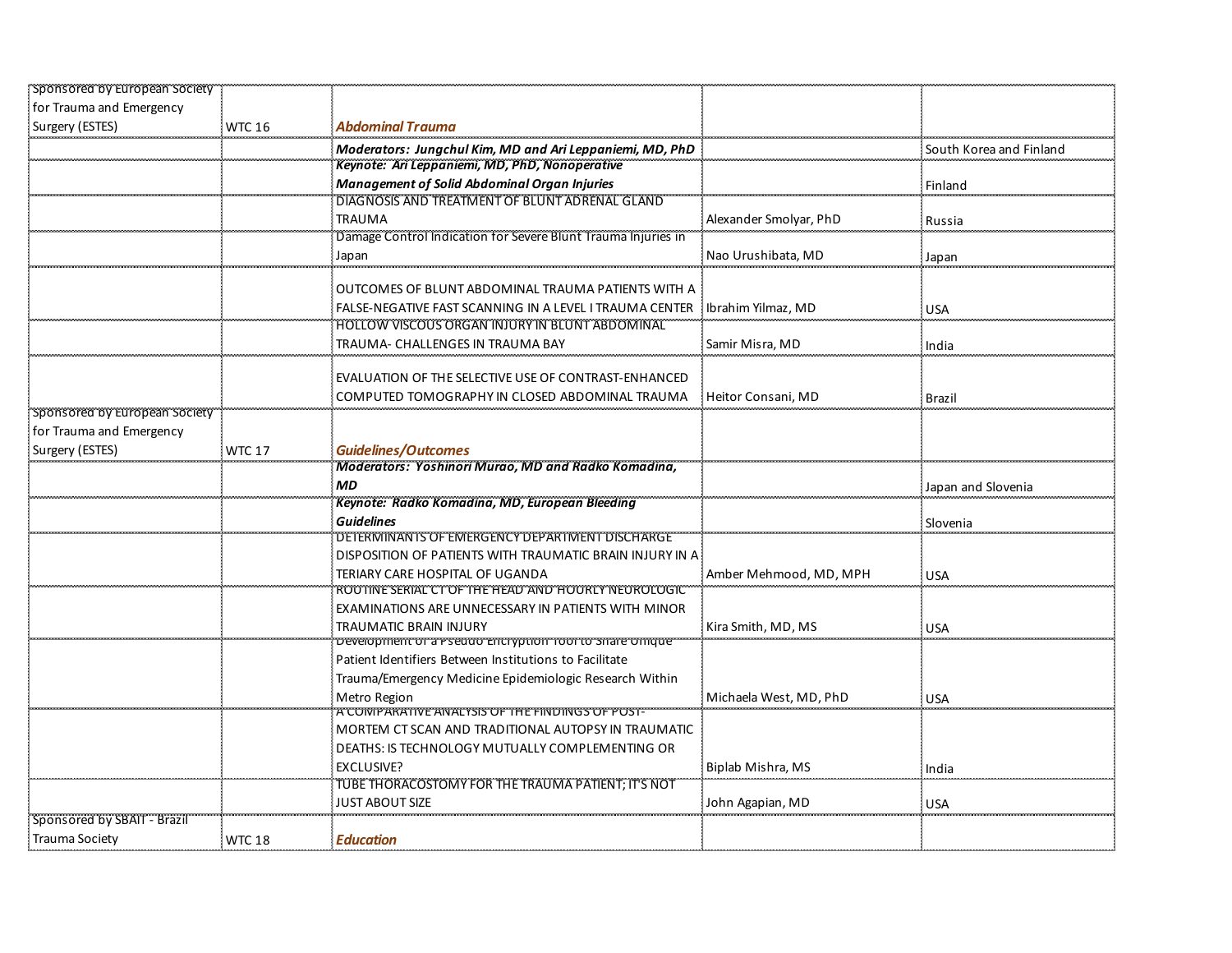|                                |               | Moderators: Mamta Swaroop, MD and Gustavo Fraga, MD,                                        |                                            |                       |
|--------------------------------|---------------|---------------------------------------------------------------------------------------------|--------------------------------------------|-----------------------|
|                                |               | PhD                                                                                         |                                            | <b>USA and Brazil</b> |
|                                |               | Keynote: Gustavo Fraga, MD, PhD, Trauma Leagues: A Novel                                    |                                            |                       |
|                                |               | <b>Option to Attract Medical Students to a Surgical Career</b>                              |                                            | <b>Brazil</b>         |
|                                |               | THE TEAM (TRAUMA EVALUATION AND MANAGEMENT)<br>COURSE - MEDICAL STUDENT KNOWLEDGE GAINS AND |                                            |                       |
|                                |               | RETENTION IN THE USA VS GHANA                                                               | Allison Berndtson, MD                      | <b>USA</b>            |
|                                |               | VARIED TRAINING EXPERIENCE AMONG 2-YEAR FELLOWSHIP                                          |                                            |                       |
|                                |               | CANDIDATES: EXPERIENCE MAY NOT EQUATE TO SELF-                                              |                                            |                       |
|                                |               | PERCIEVED COMPETENCE                                                                        | Richard Maduka, BS                         | <b>USA</b>            |
|                                |               | COGNITIVE AND TEAM WORK RESUSCITATION SKILLS                                                |                                            |                       |
|                                |               | PERFORMANCE OF MEDICAL STUDENTS WITH                                                        |                                            |                       |
|                                |               | THE TEAM <sup>®</sup> COURSE<br>The impact of International trauma rotation at Tygerberg    | Maria Jimenez, MD                          | Colombia              |
|                                |               | hospital in South Africa; Comparison of surgical volume in an                               |                                            |                       |
|                                |               | urban trauma center in Tokyo                                                                | Tsuyoshi Nagao, MD                         | Japan                 |
|                                |               |                                                                                             |                                            |                       |
|                                |               | ATLS 20 YEARS - FROM HONG KONG TO MAINLAND CHINA                                            | GUIXI ZHANG, BS, MBBS MHSM MTS   Hong Kong |                       |
| Sponsored by Japanese          |               |                                                                                             |                                            |                       |
| Association for the Surgery of |               |                                                                                             |                                            |                       |
| Trauma (JAST)                  | <b>WTC 19</b> | <b>Geriatrics/Outcomes</b>                                                                  |                                            |                       |
|                                |               | Moderators: Amit Gupta, MD and Takashi Fujita, MD                                           |                                            | India and Japan       |
|                                |               | Keynote: Takashi Fujita, MD, Geriatric Trauma in Japan                                      |                                            | Japan                 |
|                                |               | RIB FRACTURES IN THE ELDERLY: PHYSIOLOGY TRUMPS                                             |                                            |                       |
|                                |               | <b>ANATOMY</b><br>TREATMENT OF SEVERELY INJURED PATIENTS - SMALL IMPACT,                    | Nathan Schmoekel, DO                       | <b>USA</b>            |
|                                |               | BIG DEAL. ELDERLY PATIENTS AFTER LOW-ENERGY TRAUMA                                          |                                            |                       |
|                                |               | AND LIFE-THREATENING CONSEQUENCES                                                           | Orkun Özkurtul, MD                         | Germany               |
|                                |               | TRAFFIC ACCIDENTS FOR GERIATRIC PEDESTRIAN IN JAPAN                                         | Tadashi UMEHARA, MD                        | Japan                 |
|                                |               | COMPARATIVE ASSESSMENT OF IN-HOSPITAL TRAUWA                                                |                                            |                       |
|                                |               | MORTALITY AT AN INDIAN TRAUMA CENTER WITH IN-HOSPITAL                                       |                                            |                       |
|                                |               | TRAUMA MORTALITY AT A LEVEL 1 TRAUMA CENTER IN THE                                          |                                            |                       |
|                                |               | <b>UNITED STATES</b>                                                                        | Tessa Adzemovic, BA                        | <b>USA</b>            |
|                                |               |                                                                                             | Vignesh Kumar Shanmuganathan,              |                       |
| sponsored by The Japanese      |               | PREHOSPITAL CARE IN INDIA: THE NEED OF THE HOUR                                             | MBBS, DNB                                  | India                 |
| Society for Acute Care Surgery |               |                                                                                             |                                            |                       |
| (JSACS)                        | <b>WTC 20</b> | <b>Shock Resuscitation</b>                                                                  |                                            |                       |
|                                |               | Moderators: Sandro Rizoli, MD, PhD and Shigeki Kushimoto,                                   |                                            |                       |
|                                |               | <b>MD</b>                                                                                   |                                            | Canada and Japan      |
|                                |               | Keynote: Shigeki Kushimoto, MD, Traumatic Coagulopathy                                      |                                            | Japan                 |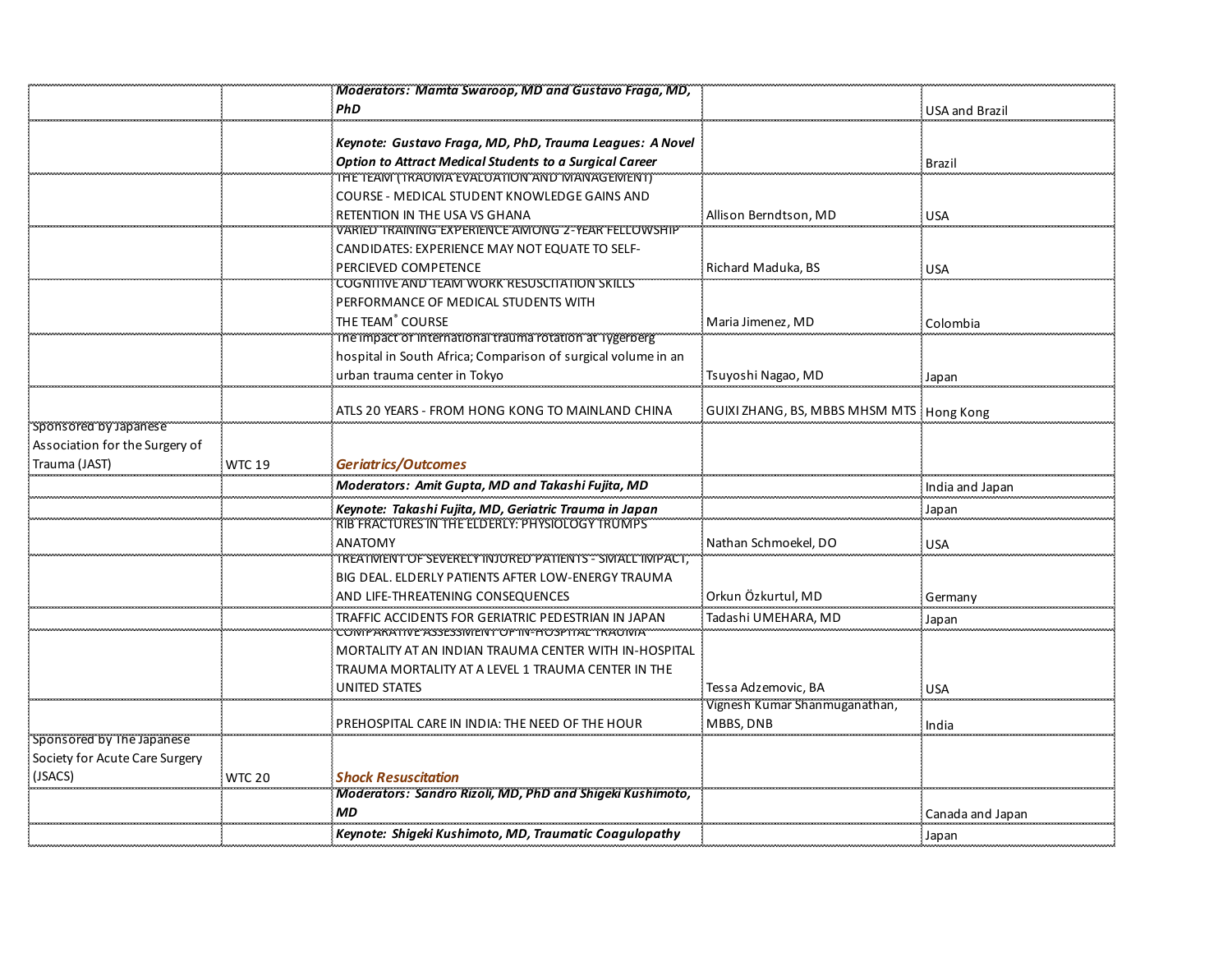| ULTRASOUND-GUIDED CANNULATION VIA THE RIGHT                                            |                      |            |
|----------------------------------------------------------------------------------------|----------------------|------------|
| BRACHIOCEPHALIC VEIN IN ADULT PATIENT: AN                                              |                      |            |
| OVERLOOKED APPROACH STILL                                                              | Sun Xingwei, MS      | China      |
| INTER-HOSPITAL VARIATIONS IN RESOURCE USE INTENSITY IN                                 |                      |            |
| INJURY DEATHS: A MULTICENTER COHORT STUDY                                              | Lynne Moore, PhD     | Canada     |
| UNPRECEDENTED SURGE ON BLOOD BANK DURING LARGEST                                       |                      |            |
| MASS SHOOTING IN UNITED STATES' HISTORY                                                | Neal Foley, DO       | <b>USA</b> |
| SHOCK INDEX AS A MORTALITY PREDICTOR IN A EMERGENCY                                    |                      |            |
| RESUSCITATION IN TRAUMA PATIENTS                                                       | Jose Charry, MD, PhD | Colombia   |
| TRAUMATIC LARYNGOTRACHEAL INJURIES - 7 YEAR EXPERIENCE ! Vignesh Kumar Shanmuganathan, |                      |            |
| FROM A LEVEL I TRAUMA CENTRE                                                           | MBBS, DNB            | India      |

| Friday, September 28, 2018     |               |                                                                                                              |                              |                  |
|--------------------------------|---------------|--------------------------------------------------------------------------------------------------------------|------------------------------|------------------|
| 5:00-6:00 pm                   |               | <b>Session XXIV: WTC IV Session</b>                                                                          |                              |                  |
|                                |               | Each session includes one 12 minute keynote and five 8 minute                                                |                              |                  |
|                                |               | abstracts                                                                                                    | Presenter                    | Country          |
| Sponsored by SBAIT - Brazil    |               |                                                                                                              |                              |                  |
| Trauma Society                 | <b>WTC 21</b> | <b>Abdominal Trauma</b>                                                                                      |                              |                  |
|                                |               | Moderators: Gennaro Perrone, MD and Tercio Campos, MD                                                        |                              | Italy and Brazil |
|                                |               | Keynote: Tercio Campos, MD, Pancreatic Trauma                                                                |                              | Brazil           |
|                                |               | AVOIDING UNNECESSARY LAPAROTOMY IN SELECTED BLUNT                                                            |                              |                  |
|                                |               | AND PENETRATING TRAUMA PATIENTS: TIME FOR A PARADIGM                                                         |                              |                  |
|                                |               | SHIFT TOWARDS LAPAROSCOPIC MANAGEMENT                                                                        | Carlos Augusto Menegozzo, MD | Brazi            |
|                                |               | THE ADDITIONAL VALUE OF FOLLOW-UP TESTS IN THE                                                               |                              |                  |
|                                |               | ASSESSMENT OF SPLENIC FUNCTION AFTER BLUNT SPLENIC                                                           |                              |                  |
|                                |               | INJURY IN PEDIATRIC TRAUMA PATIENTS<br>SURGICAL OUTCOMES IN PANCREATIC TRAUMA: A 10-YEAR                     | Roy Spijkerman, MD           | Netherlands      |
|                                |               | <b>INSTITUTIONAL REVIEW</b>                                                                                  | Roberto Gonzalez, BS         | <b>USA</b>       |
|                                |               | <b>HYPOVOLEMIC SHOCK IN THE VIEW OF COMPUTED</b>                                                             |                              |                  |
|                                |               | TOMOGRAPHY - IS THERE A PLACE FOR THESE SIGNS?                                                               | Heitor Consani, MD           | Brazil           |
|                                |               | NON-OPERATIVE MANAGEMENT IN ABDOMINAL PENETRATING                                                            |                              |                  |
|                                |               | INJURIES - WHERE DOES THE PROTOCOL LIE                                                                       | Sandeep Tiwari, MD           | India            |
| Sponsored by The Japanese      |               |                                                                                                              |                              |                  |
| Society for Acute Care Surgery |               |                                                                                                              |                              |                  |
| (JSACS)                        | <b>WTC 22</b> | <b>Shock/Resuscitation</b>                                                                                   |                              |                  |
|                                |               | Moderator: Christine Gaarder, MD, PhD and Atsushi                                                            |                              |                  |
|                                |               | Shiraishi. MD                                                                                                |                              | Norway and Japan |
|                                |               |                                                                                                              |                              |                  |
|                                |               | Keynote: Atsushi Shiraishi, MD, The Effects of TXA on Trauma<br>LOOKING AT THE OTHER SIDE OF THE COIN: USING |                              | Japan            |
|                                |               | VISCOELASTIC METHODS (ROTEM) TO HOLD BLOOD                                                                   |                              |                  |
|                                |               |                                                                                                              |                              |                  |
|                                |               | TRANSFUSIONS IN TRAUMA PATIENTS                                                                              | Jose Parreira, MD, PhD       | Brazil           |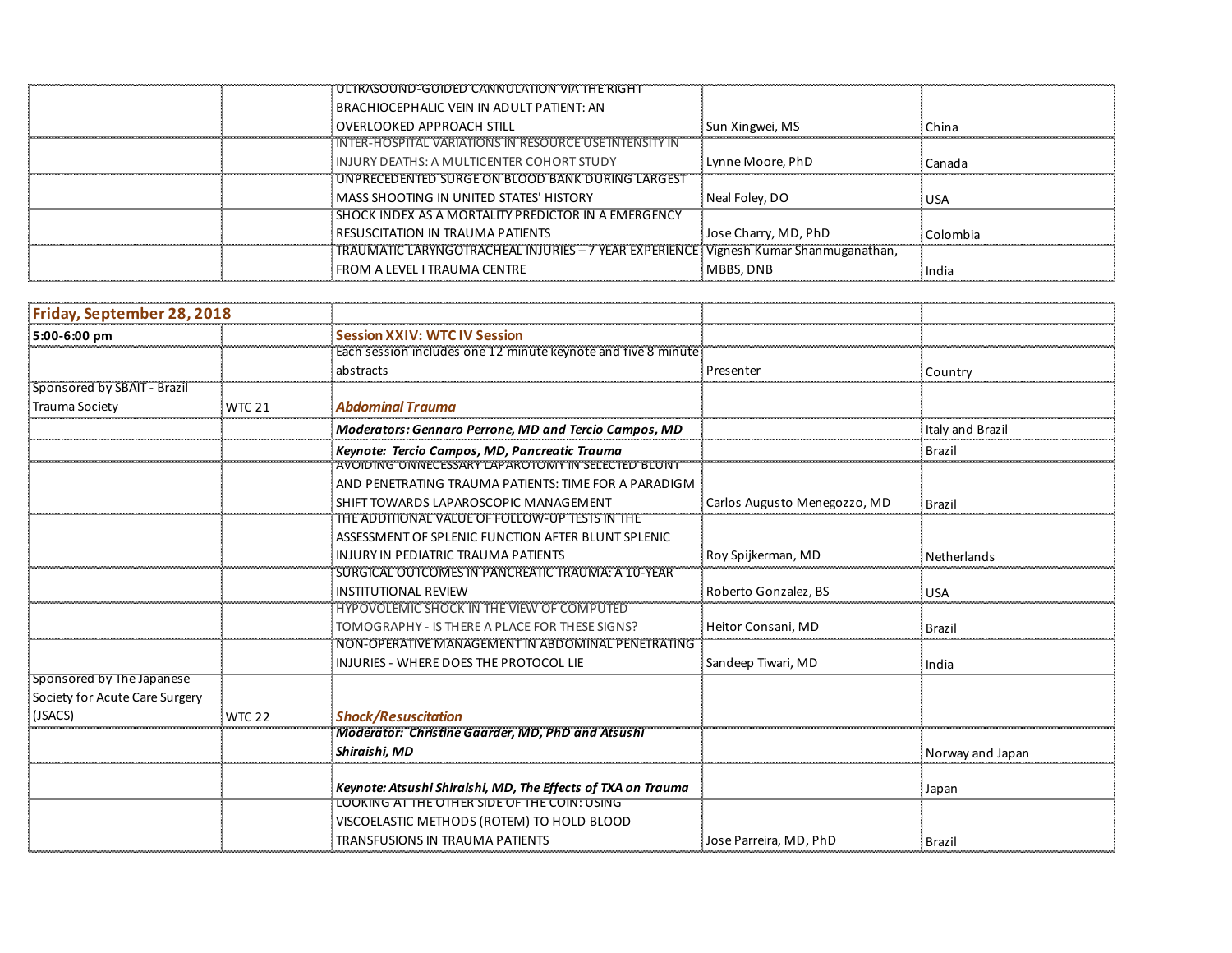|                              |               | PREDICTION OF PATIENTS WITH MAJOR TRAUMA REQUIRING         |                                        |                                |
|------------------------------|---------------|------------------------------------------------------------|----------------------------------------|--------------------------------|
|                              |               | MASSIVE BLOOD TRANSFUSION : A COMPARISON OF ABC,           |                                        |                                |
|                              |               | TASH, PWH, SI SCORES                                       | Ahram Han, MD                          | South Korea                    |
|                              |               | ASSOCIATION OF THE TIME INTERVAL FROM HOSPITAL ARRIVAL     |                                        |                                |
|                              |               | TO CT SCANNING WITH MORTALITY AMONG ADULT TRAUMA           |                                        |                                |
|                              |               | PATIENTS WITH PREHOSPITAL SHOCK ON SCENE; A                |                                        |                                |
|                              |               | NATIONWIDE HOSPITAL-BASED REGISTRY IN JAPAN                | Takeyuki Kiguchi, MD, PhD              | <b>Japan</b>                   |
|                              |               | IS THERE A MORTALITY                                       |                                        |                                |
|                              |               | DIFFERENCE IN TRAUMA PATIENTS REPATRIATED TO NON-          |                                        |                                |
|                              |               | TRAUMA CENTERS? PILOT DATA FROM AN EAST MULTI-CENETR       |                                        |                                |
|                              |               | TRIAL                                                      | John Agapian, MD                       | <b>USA</b>                     |
|                              |               | IRIBULATIONS OF CONDUCTING RANDOMIZED CONTROLLED           |                                        |                                |
|                              |               | TRIALS IN COLOMBIA: THE EXPERIENCE FROM THE CELTA TRIAL    |                                        |                                |
|                              |               | (HYPERTONIC SALINE FOR EARLY ABDOMINAL FASCIAL             |                                        |                                |
|                              |               | CLOSURE AFTER EMERGENT LAPAROTOMY IN TRAUMA                |                                        |                                |
|                              |               | <b>PATIENTS)</b>                                           | Alberto Garcia, MD                     | Colombia                       |
| Sponsored by Chinese Medical |               |                                                            |                                        |                                |
| Doctor Association Trauma    |               |                                                            |                                        |                                |
| Committee (CMDATC)           | <b>WTC 23</b> | <b>Trauma Education</b>                                    |                                        |                                |
|                              |               | Moderator: Ashok Puranik, MD and Lian-Yang Zhang, MD       |                                        | India and China                |
|                              |               | Keynote: Lian-Yang Zhang, MD, Trauma Education in China    |                                        | China                          |
|                              |               | THE FEASIBILITY OF TELEPHONE-ADMINISTERED INTERVIEWS TO    |                                        |                                |
|                              |               | EVALUATE LONG-TERM OUTCOMES OF TRAUMA PATIENTS IN          |                                        |                                |
|                              |               | <b>SUB-SAHARAN AFRICA</b>                                  | Adam Laytin, MD, MPH                   | <b>USA</b>                     |
|                              |               | A PROSPECTIVE ANALYSIS OF SHORT AND MID-TERM               |                                        |                                |
|                              |               | KNOWLEDGE RETENTION AFTER AN ULTRA-SHORT                   |                                        |                                |
|                              |               | ULTRASOUND COURSE FOR MEDICAL STUDENTS.                    | Carlos Augusto Menegozzo, MD           | <b>Brazil</b>                  |
|                              |               | PREPARED TO CARE: AN EXPLORATION OF CONTINUING             |                                        |                                |
|                              |               | EDUCATION TRENDS OF NURSES CARING FOR INJURED              |                                        |                                |
|                              |               | CHILDREN                                                   | Linda Roney, RN                        | <b>USA</b>                     |
|                              |               | ESTABLISHMENT OF TRAUMA SYSTEM FRAMEWORK IN                |                                        |                                |
|                              |               | SHENZHEN, CHINA                                            | Guixi Zhang, BS, MBBS, MHSM, MTS China |                                |
|                              |               | WORLD TRAUMA EDUCATION: HEMORRHAGE CONTROL                 |                                        |                                |
|                              |               | TRAINING FOR HEALTHCARE PROVIDERS IN INDIA                 | Lindsay Smith, BA                      | <b>USA</b>                     |
| Sponsored by JSACS/KSACS     | <b>WTC 24</b> | <b>Prehospital</b>                                         |                                        |                                |
|                              |               | Moderators: Susan Brundage, MD, MPH and John Cook-         |                                        |                                |
|                              |               | Jung Lee, MD                                               |                                        | <b>England and South Korea</b> |
|                              |               | Keynote: John Cook-Jung Lee, MD, Invasive Prehospital Care |                                        | South Korea                    |
|                              |               | Assessment Of Polytraumatized Patients According To The    |                                        |                                |
|                              |               | Berlin Definition: Does The Addition Of Physiological Data |                                        |                                |
|                              |               | Really Improve Interobserver Reliability?                  | Carina Pothmann, MD                    | Switzerland                    |